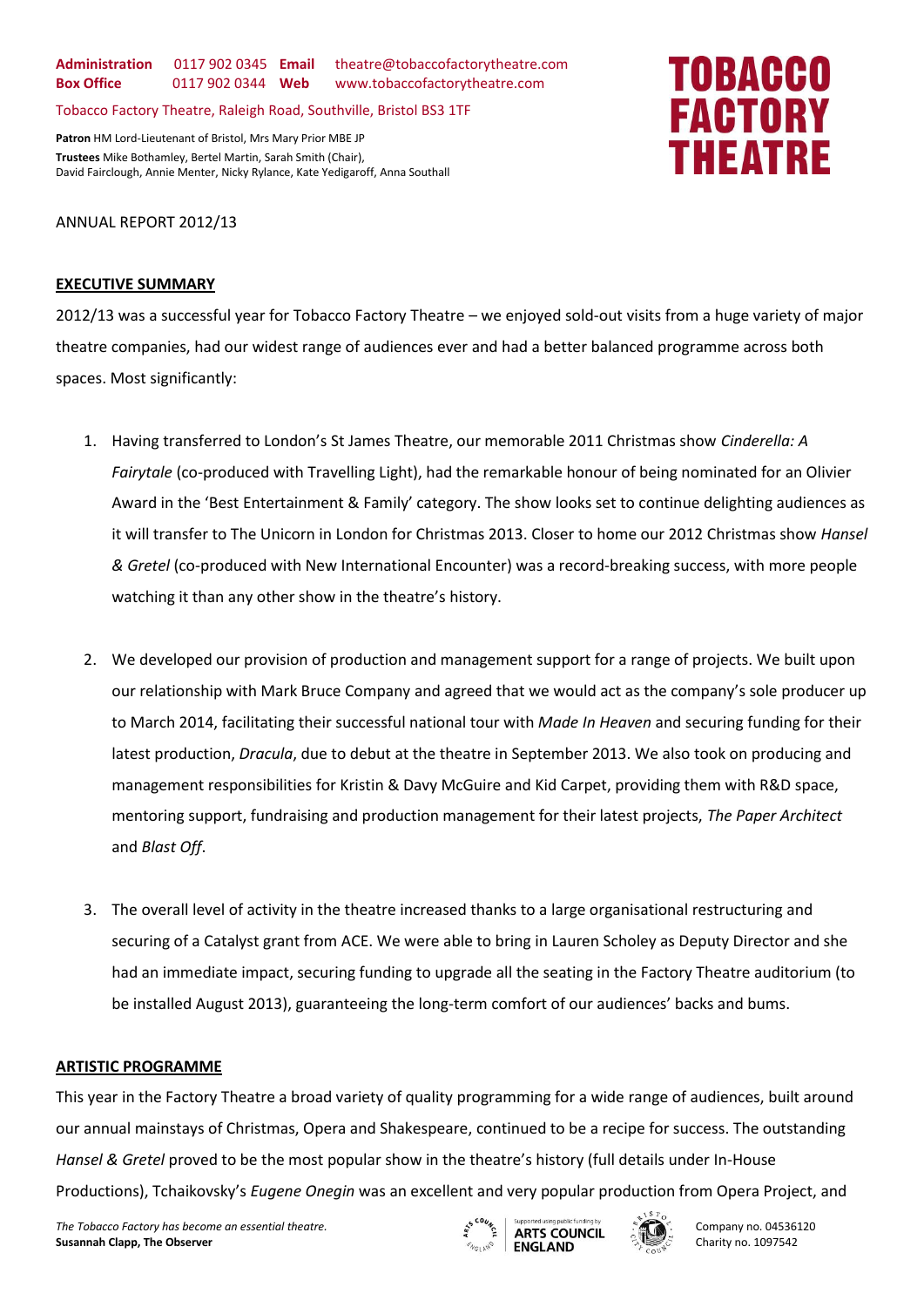Shakespeare At The Tobacco Factory produced a wonderful *Richard III* and *Two Gentlemen of Verona* (featuring a hilarious cameo from a live dog onstage) followed by their largest national tour to date. Also this year and for the first time we were able to produce an in-house Christmas show at the Brewery for younger audiences (full details under In-House Productions).

Throughout the year we programmed a diverse range of high quality international, national and local works including several shows from Bristol Old Vic Theatre School, *L.O.V.E.* by Volcano, Opera Up Close's *La Boheme*, Les Dennis as *Jigsy* and another mesmeric production from The Paper Cinema. Mayfest also once again delivered an exciting programme of contemporary theatre during their city-wide festival, most notably a very powerful piece by Belarus Free Theatre about social and cultural censorship. We also loved Miriam Margolyes coming here with *Dickens' Women*, which delighted a massively enthusiastic audience.

In the Brewery, our programming philosophy of investing heavily in a wide range of developed companies alongside local emerging artists continued to great success with increased audiences at the venue for the 3rd year running. The venue saw the first visits from well-known companies and artists including Hull Truck (*DNA*), Gonzo Moose (*I'm An Aristocrat, Get Me Out of Here*), Unlimited and The Bush Theatre (*Money*) alongside newer companies including Idle Motion, Neshima and the Bike Shed. Notably, the venue played host to a short series of shows curated by Bristol-based performance art pioneers, Action Hero. We worked closely with Bristol Storytelling Festival to programme a series of monthly Storytelling Sunday nights throughout the year and were also pleased to increase the presence of local work that had been supported at a development stage via Prototype or Bristol Old Vic Ferment, such as *The Tiger and the Moustache* by Saikat Ahamed.

Families and young people continued to be a key demographic for the Brewery especially during the school holidays and we had very popular visits from Shoofly Theatre, Hiccup Theatre and another bombastic week from *Kid Carpet & The Noisy Animals* (a show that was originally developed at Tobacco Factory Theatre through SITE). Meanwhile at the Factory Theatre, families enjoyed another Travelling Light debut with *The Mysterious Vanishment of Pobby and Dingam*. Tobacco Factory Theatre continues to be at the forefront of creating work for young people in the South West of England and our critically acclaimed partnerships with Travelling Light and Polka Theatre have set high benchmarks for the provision of opportunities for children and young people nationally.

They say stand-up comedy always does well during a recession and true to form, we had another very strong comedy programme this year with performances from some very well-known acts including Isy Suttie, Josh Widdicombe and Mark Thomas. Brouhaha 2012 was another success with shows from Lloyd Langford, Richard Herring and Lucy Porter.

# **IN-HOUSE PRODUCTIONS**

During Christmas 2012 we co-produced *Hansel & Gretel* with New International Encounter to staggeringly positive audience and press reactions. The company are a brilliant group of international artists that have been received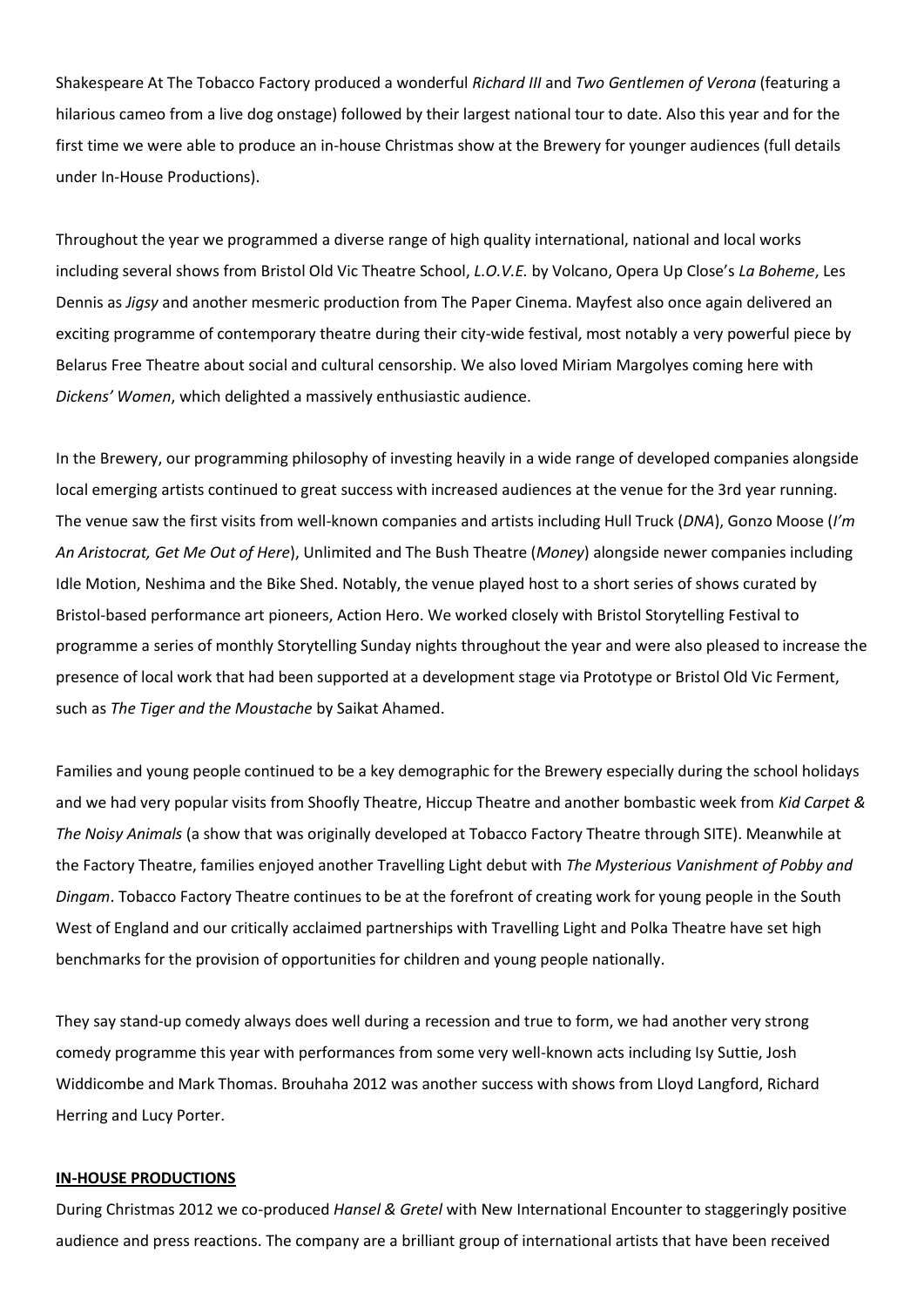wonderfully during all their previous visits to the theatre and it was a pleasure to work with them on *Hansel & Gretel*, a show that proved to be the most successful in our history with over 14,800 people in attendance. We also produced our first every family Christmas show in the Brewery. *The Lost Present* (directed by Emma Williams with live music from Kid Carpet), aimed at ages 3+, proved to be a festive hit, playing to over 3,000 people.

Simultaneously we produced *Cinderella: A Fairytale* at the newly opened St James Theatre in London, a 320 seat venue next to Buckingham Palace. Although the venue's lack of established audience led to a real struggle for numbers early on in the run, the show was generally agreed to be an artistic triumph, gaining excellent reviews and eventually securing an Olivier nomination.

Associate artists Mark Bruce Company premiered *Made In Heaven* at the Factory Theatre in May 2012 before we coproduced their successful national tour visiting the beautiful Wilton's Music Hall in London and nine regional venues. Finally, we co-produced two pieces of new writing with Glasgow-based Òran Mór under the A Play, A Pie & A Pint banner: Tom Wainwright's *The Room in the Elephant* and Frances Poet's *Faith Fall*. The shows played lunchtimes at the Brewery and each ticket got an audience member a complimentary pint of ale brewed at Bristol Beer Factory and a pie from the scrumptious Pie Minister. This experimental initiative was a wonderful merging of local businesses and audiences responded to it very well. The new plays proved hits with *Elephant* scheduled to make the trip to Edinburgh Fringe 2013.

#### **EDUCATION, PARTICIPATION & ENGAGEMENT**

Under the banner of Tobacco Factory Plus (TF+), our training, education and participation programme again made huge advances this year. TF+ was able to work with over 1,600 people through its targeted high quality participatory activities, including the annual summer school, creative workshops led by visiting companies and the DNA programme (full details in Audience Development). Highlights included Kid Carpet inspiring young theatre goers to write and play a song of their very own and workshops to recruit a chorus of young clubbers for Splice Theatre's *The Dug Out*.

Our programming of regular training opportunities for professional theatre-makers also continued to do well. Combining weekly skill-based classes with one-off masterclasses from visiting companies (including The Paper Cinema, New International Encounter and Complicite), this programme engaged a wide range of Bristol-based performers, supporting them in the development and maintenance of their craft and technique, inspiring them through access to top level artists.

During the year, 10 post-show and lunchtime talks were held for audiences, offering them the chance to deepen their engagement with the work of the visiting and in-house theatre companies. Notable examples included open rehearsals with Mark Bruce Company's *Made In Heaven* and the 2012 Christmas show *Hansel & Gretel*, offering audiences a rare glimpse into the rehearsal room to see how shows are made.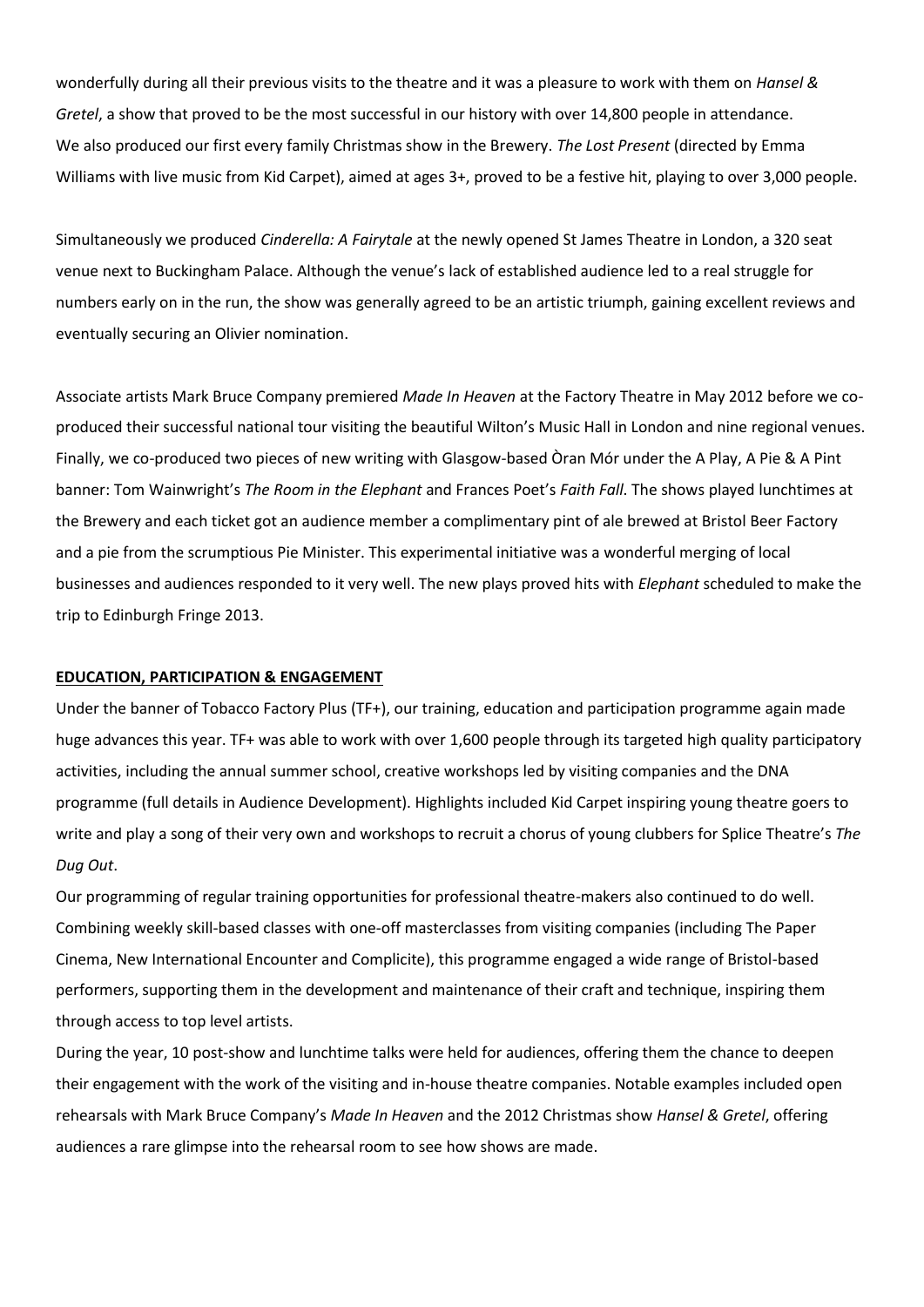#### **CREATIVE DEVELOPMENT**

Tobacco Factory Theatre makes a major contribution to the development of artistic talent in the South West and we increasingly act as a cultural driver within the region and as part of the national framework. Our TF+ programme provides opportunities for artists at different stages in their career and development to access support from experienced facilitators and mentors.

In 2012/13 TF+ was able to provide opportunities to a large number of theatre-makers including: 11 artists residencies involving over 40 artists working in dance, theatre, new writing and work for children; *Prototype*, in partnership with Theatre Bristol, continued into its 5th year providing an evening of new work-in-progress performance for sharing and constructive feedback; Devoted & Disgruntled stopped off at the theatre on its national tour, facilitating a weekend of discussion around the future of theatre; and TF+ facilitated another successful Script Space (an open application competition to identify new writing talent) with over 600 applications received, demonstrating the huge interest and demand in this area. Three of these scripts were developed and presented as rehearsed readings with feedback from experienced professionals. Attendance at scratch nights and mentoring conversations with artists by the TF+ Officer and Producer ensured the identification and nurturing of talent in the region.

#### **AUDIENCE DEVELOPMENT**

One of the important ways Tobacco Factory Theatre interacts directly with our audience is through the box office and so this year we prioritised the selection and installation of a new box office system to transform our audience data collection and analysis capability. Research undertaken throughout 2012/13 led to a new contract with leading market provider Spektrix and a full installation date is set for July 2013. The theatre is also a partner in Audience Focus, a cluster group for Bristol organised by the Audience Agency to bring together the marketing teams and data of arts organisations across Bristol.

Increasing the theatre's presence on social media websites to improve the way we communicate with our audience was a priority for 2012/13 and we succeeded, with Facebook followers increasing by 50% and Twitter followers up by 90% during the year.

The theatre undertook an audience survey in January 2013 and the findings led to us working proactively to target the student audience in Bristol to broaden our age demographic further, and to look at the Creative Case in 2013/14 as an approach to tackling the under-represented ethnic mix of our audiences.

Launched in November 2010, the theatre's pioneering initiative DNA (Developing New Audiences) takes high quality theatre out into Bristol's local communities, aiming to develop new audiences in areas of the city where cultural resources are limited. By addressing some of the main practical reasons why people in certain areas are less likely to attend (awareness, location and ticket price), DNA aims to break down barriers surrounding going to the theatre. In 2012/13 DNA visited 5 schools, performed to 325 people and facilitated 3 workshops and 5 post-show discussions. In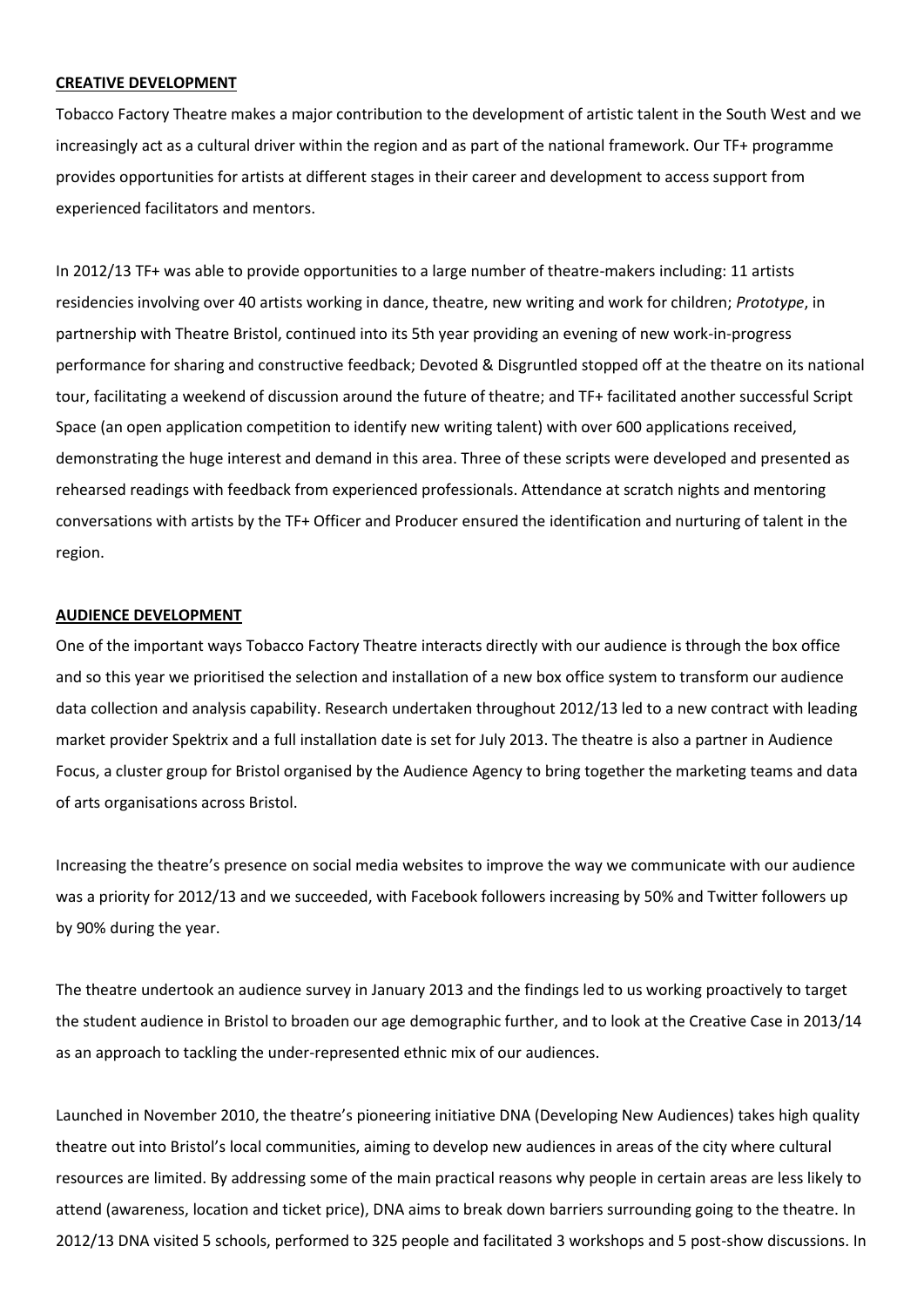doing so, DNA also gave an emerging company, Idle Motion, valuable experience of this type of work and established a useful partnership with nationally regarded Polka Theatre. 60% of the people attending DNA performances filled out feedback postcards and of these, 22% had never been to the theatre and 74% said that they would go to the theatre again as a result of seeing one of the shows. TF+ plans to consolidate this project in 2013/14, believing it to be an essential part of the mix for the theatre audience development and outreach work in the future.

#### **STAFFING**

A number of significant changes which have had a demonstrably positive impact on the organisation occurred this year beginning with the appointment of a new Chair of Board of Trustees, Sarah Smith. Following the appointment of Lauren Scholey as Deputy Director of the theatre we promoted David Dewhurst to the newly created role Director of Operations and restructured at a senior level to create a senior management team of Director, Deputy Director and Director of Operations. Alongside this a new programming team was created of the TF+ Officer, Producer and Director, to broaden the artistic input and to join up artist development with programming**.** 

We took on Becky Lane, who had been working with us as maternity cover for a year, as permanent Marketing Manager and we took on Katy Wilkes as Box Office Manager. We were also able to create the new role of Development Officer, into which position we attracted Holly Foulds. Our Brewery technician, Luke Peck, left to tour the world with *The Lion King* and in his stead we hired the experienced Chris Swain.

As well as hosting three weeks of work experience for three Year 9 students, the theatre invited two interns during the year as part of our on-going partnership with HE provider Bristol Old Vic Theatre School. The interns worked part-time with the Marketing Department for four months as part of their one-year Theatre Arts Management Course (PG DIP).

Our pool of casual workers was fairly constant and our end-of-year appraisals were uniformly positive.

#### **FINANCIAL DEVELOPMENT**

The Development Department continued its successful growth in 2012/13, raising a total of £83,825 in contributed income and a further £165,000 in public subsidy and grants; 18% of the theatre's total turnover.

This year we were successful in the receipt of an Arts Council Capital award of £122,000 for the replacement and upgrade of the seating in the Factory Theatre auditorium and we began a major fundraising campaign to generate the further £180,000 needed for the project.

Although secured in 2010/11, 2012/13 was the first full year that Tobacco Factory Theatre's position in the National Portfolio of Organisations supported by Arts Council England came into effect. This meant the theatre was offered ongoing, guaranteed support from the Arts Council, which increases our ability to negotiate and to fundraise from other sources and allows us to plan for the future with greater confidence.